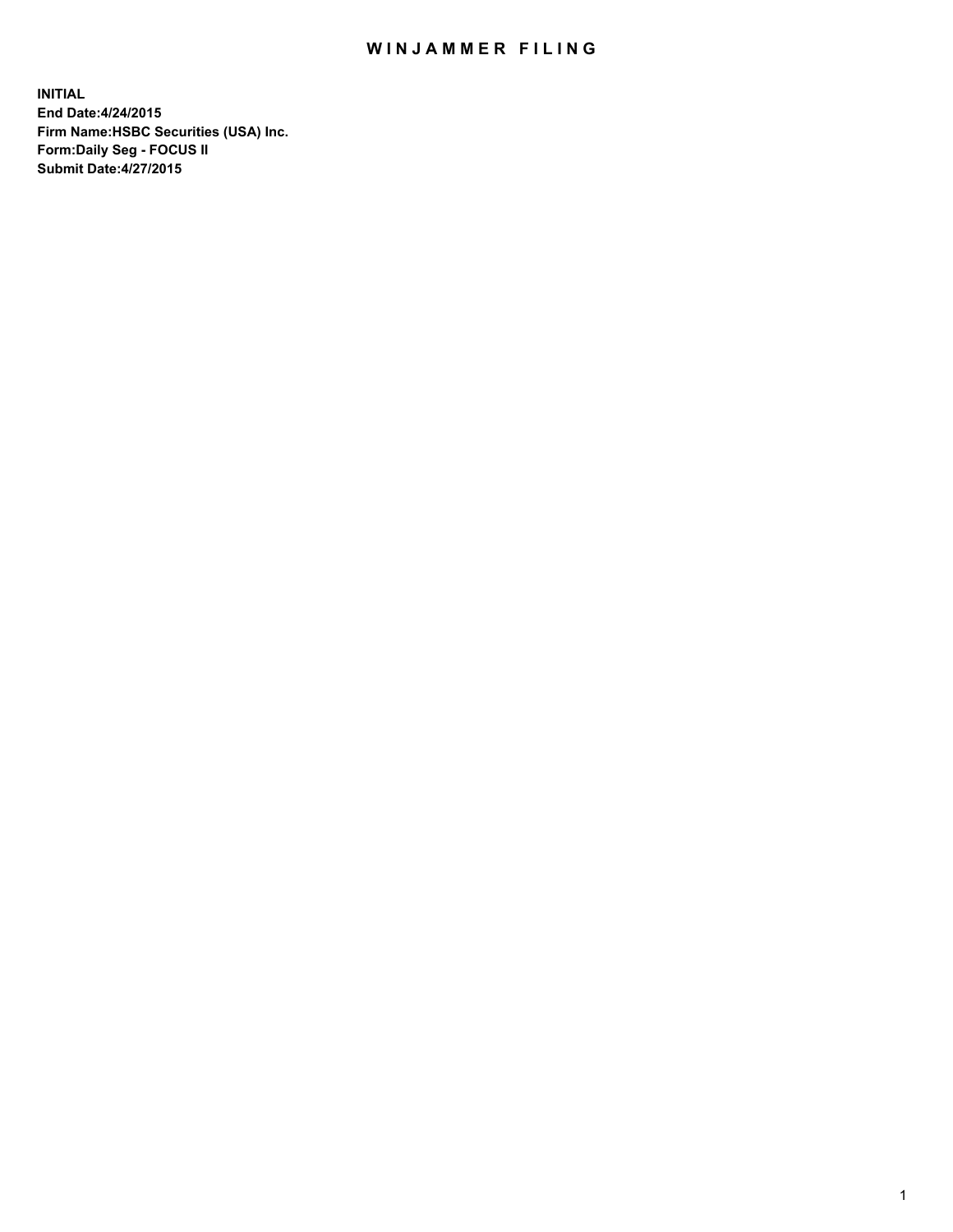## **INITIAL End Date:4/24/2015 Firm Name:HSBC Securities (USA) Inc. Form:Daily Seg - FOCUS II Submit Date:4/27/2015 Daily Segregation - Cover Page**

| Name of Company<br><b>Contact Name</b><br><b>Contact Phone Number</b><br><b>Contact Email Address</b>                                                                                                                                                                                                                          | <b>HSBC Securities (USA) Inc.</b><br><b>Steven Richardson</b><br>212-525-6445<br>steven.richardson@us.hsbc.com |
|--------------------------------------------------------------------------------------------------------------------------------------------------------------------------------------------------------------------------------------------------------------------------------------------------------------------------------|----------------------------------------------------------------------------------------------------------------|
| FCM's Customer Segregated Funds Residual Interest Target (choose one):<br>a. Minimum dollar amount: ; or<br>b. Minimum percentage of customer segregated funds required:%; or<br>c. Dollar amount range between: and; or<br>d. Percentage range of customer segregated funds required between: % and %.                        | 50,000,000<br>0 <sub>0</sub><br>0 <sub>0</sub>                                                                 |
| FCM's Customer Secured Amount Funds Residual Interest Target (choose one):<br>a. Minimum dollar amount: ; or<br>b. Minimum percentage of customer secured funds required:%; or<br>c. Dollar amount range between: and; or<br>d. Percentage range of customer secured funds required between:% and%.                            | 10,000,000<br><u>0</u><br>0 <sub>0</sub><br>0 <sub>0</sub>                                                     |
| FCM's Cleared Swaps Customer Collateral Residual Interest Target (choose one):<br>a. Minimum dollar amount: ; or<br>b. Minimum percentage of cleared swaps customer collateral required:% ; or<br>c. Dollar amount range between: and; or<br>d. Percentage range of cleared swaps customer collateral required between:% and%. | 30,000,000<br>00<br><u>00</u>                                                                                  |

Attach supporting documents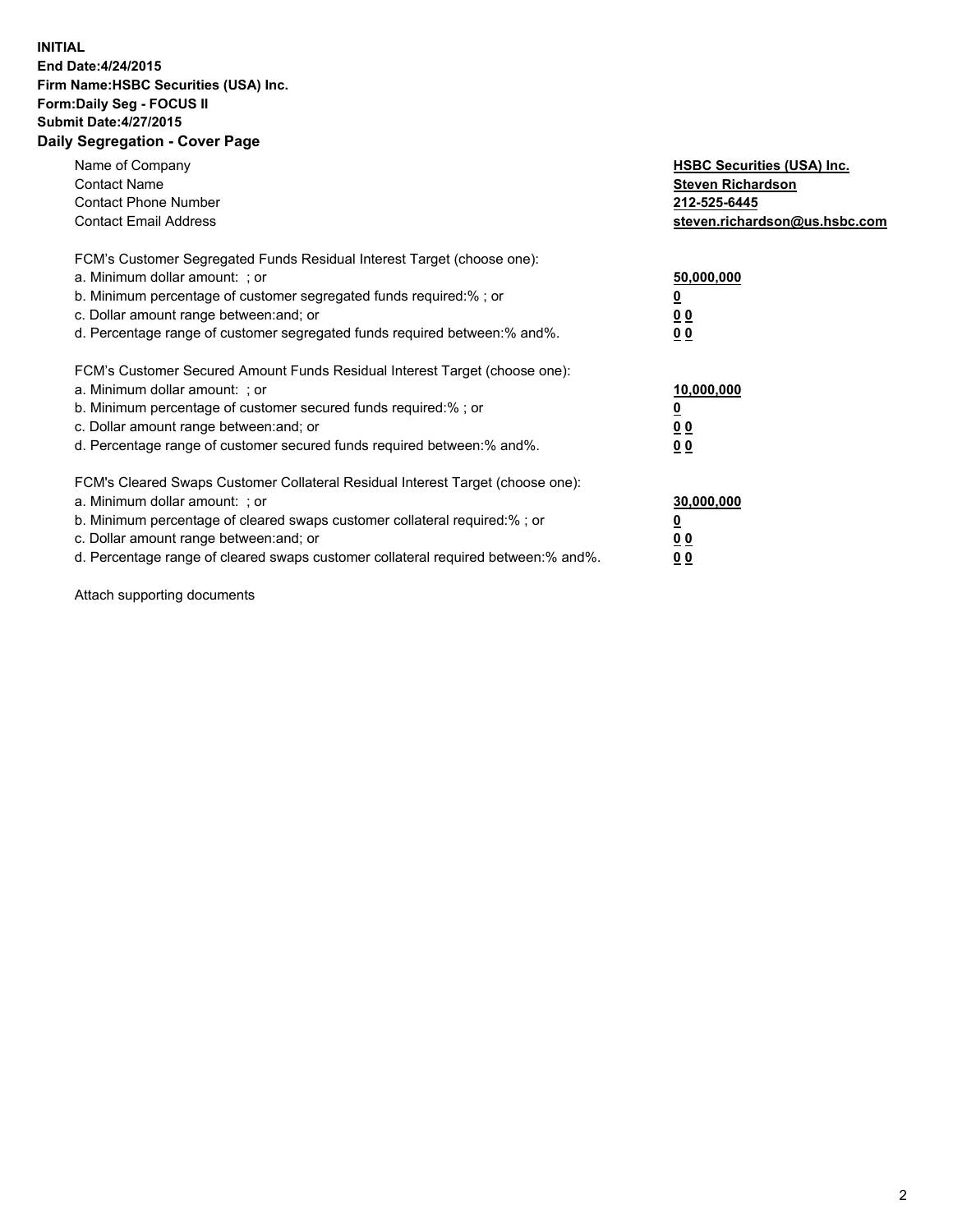**INITIAL End Date:4/24/2015 Firm Name:HSBC Securities (USA) Inc. Form:Daily Seg - FOCUS II Submit Date:4/27/2015 Daily Segregation - Secured Amounts**

Foreign Futures and Foreign Options Secured Amounts Amount required to be set aside pursuant to law, rule or regulation of a foreign government or a rule of a self-regulatory organization authorized thereunder **0** [7305] 1. Net ledger balance - Foreign Futures and Foreign Option Trading - All Customers A. Cash **129,612,762** [7315] B. Securities (at market) **30,910,378** [7317] 2. Net unrealized profit (loss) in open futures contracts traded on a foreign board of trade **19,437,003** [7325] 3. Exchange traded options a. Market value of open option contracts purchased on a foreign board of trade **0** [7335] b. Market value of open contracts granted (sold) on a foreign board of trade **0** [7337] 4. Net equity (deficit) (add lines 1. 2. and 3.) **179,960,143** [7345] 5. Account liquidating to a deficit and account with a debit balances - gross amount **314,707** [7351] Less: amount offset by customer owned securities **-313,107** [7352] **1,600** [7354] 6. Amount required to be set aside as the secured amount - Net Liquidating Equity Method (add lines 4 and 5) **179,961,743** [7355] 7. Greater of amount required to be set aside pursuant to foreign jurisdiction (above) or line 6. **179,961,743** [7360] FUNDS DEPOSITED IN SEPARATE REGULATION 30.7 ACCOUNTS 1. Cash in banks A. Banks located in the United States **43,920,591** [7500] B. Other banks qualified under Regulation 30.7 **0** [7520] **43,920,591** [7530] 2. Securities A. In safekeeping with banks located in the United States **75,910,378** [7540] B. In safekeeping with other banks qualified under Regulation 30.7 **0** [7560] **75,910,378** [7570] 3. Equities with registered futures commission merchants A. Cash **0** [7580] B. Securities **0** [7590] C. Unrealized gain (loss) on open futures contracts **0** [7600] D. Value of long option contracts **0** [7610] E. Value of short option contracts **0** [7615] **0** [7620] 4. Amounts held by clearing organizations of foreign boards of trade A. Cash **0** [7640] B. Securities **0** [7650] C. Amount due to (from) clearing organization - daily variation **0** [7660] D. Value of long option contracts **0** [7670] E. Value of short option contracts **0** [7675] **0** [7680] 5. Amounts held by members of foreign boards of trade A. Cash **62,794,434** [7700] B. Securities **0** [7710] C. Unrealized gain (loss) on open futures contracts **19,437,003** [7720] D. Value of long option contracts **0** [7730] E. Value of short option contracts **0** [7735] **82,231,437** [7740] 6. Amounts with other depositories designated by a foreign board of trade **0** [7760] 7. Segregated funds on hand **0** [7765] 8. Total funds in separate section 30.7 accounts **202,062,406** [7770] 9. Excess (deficiency) Set Aside for Secured Amount (subtract line 7 Secured Statement Page 1 from Line 8) **22,100,663** [7380] 10. Management Target Amount for Excess funds in separate section 30.7 accounts **10,000,000** [7780] 11. Excess (deficiency) funds in separate 30.7 accounts over (under) Management Target **12,100,663** [7785]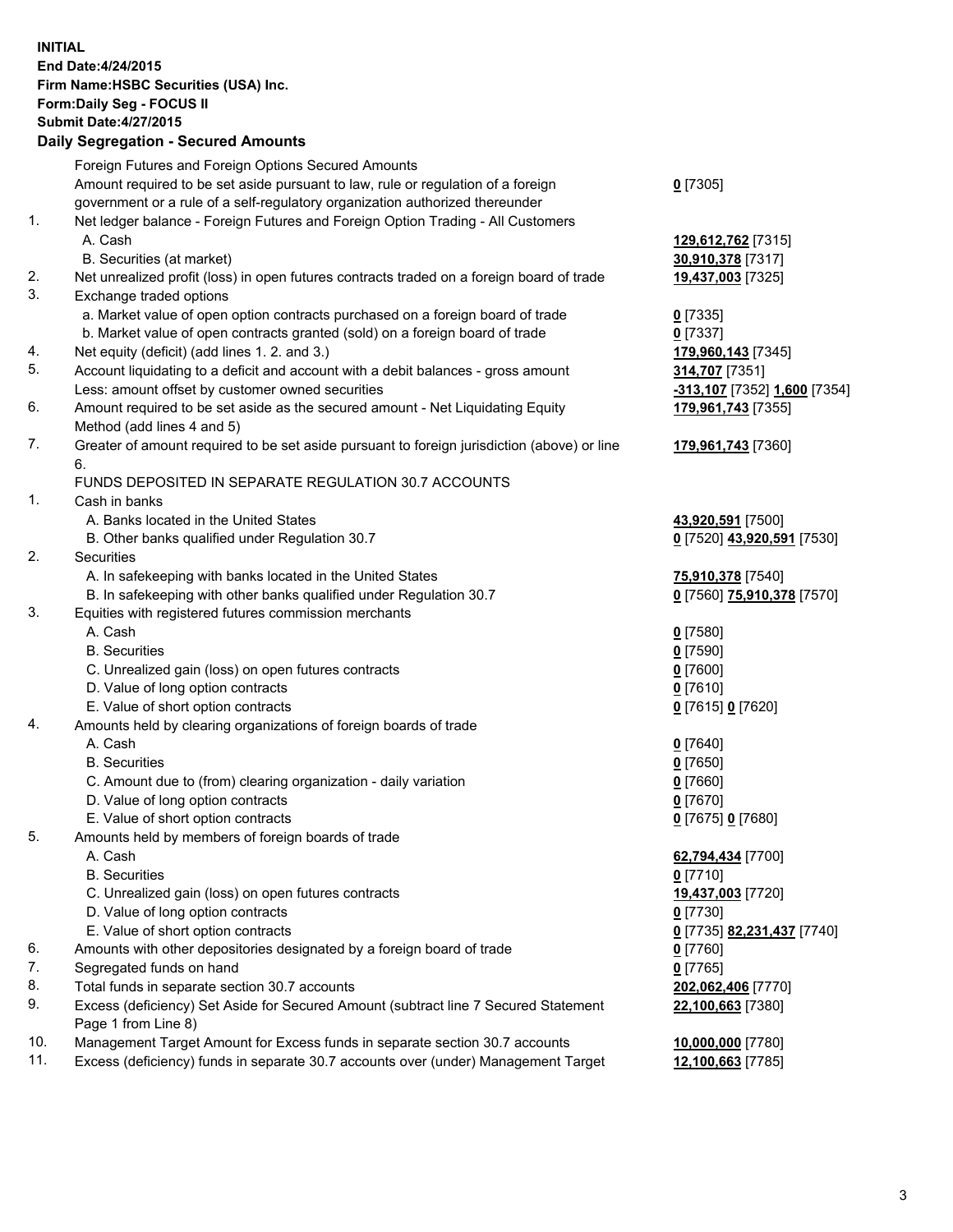| <b>INITIAL</b> | End Date: 4/24/2015<br>Firm Name: HSBC Securities (USA) Inc.<br>Form: Daily Seg - FOCUS II<br><b>Submit Date: 4/27/2015</b><br>Daily Segregation - Segregation Statement |                            |
|----------------|--------------------------------------------------------------------------------------------------------------------------------------------------------------------------|----------------------------|
|                |                                                                                                                                                                          |                            |
| 1.             | SEGREGATION REQUIREMENTS(Section 4d(2) of the CEAct)<br>Net ledger balance                                                                                               |                            |
|                | A. Cash                                                                                                                                                                  | 81,588,766 [7010]          |
|                | B. Securities (at market)                                                                                                                                                | 641,431,861 [7020]         |
| 2.             | Net unrealized profit (loss) in open futures contracts traded on a contract market                                                                                       | 306,538,357 [7030]         |
| 3.             | Exchange traded options                                                                                                                                                  |                            |
|                | A. Add market value of open option contracts purchased on a contract market                                                                                              | 86, 347, 218 [7032]        |
|                | B. Deduct market value of open option contracts granted (sold) on a contract market                                                                                      | -7,674,921 [7033]          |
| 4.             | Net equity (deficit) (add lines 1, 2 and 3)                                                                                                                              | 1,108,231,281 [7040]       |
| 5.             | Accounts liquidating to a deficit and accounts with                                                                                                                      |                            |
|                | debit balances - gross amount                                                                                                                                            | 1,042,361 [7045]           |
|                | Less: amount offset by customer securities                                                                                                                               | -1,042,361 [7047] 0 [7050] |
| 6.             | Amount required to be segregated (add lines 4 and 5)                                                                                                                     | 1,108,231,281 [7060]       |
|                | FUNDS IN SEGREGATED ACCOUNTS                                                                                                                                             |                            |
| 7.             | Deposited in segregated funds bank accounts                                                                                                                              |                            |
|                | A. Cash                                                                                                                                                                  | 12,954,423 [7070]          |
|                | B. Securities representing investments of customers' funds (at market)                                                                                                   | $0$ [7080]                 |
|                | C. Securities held for particular customers or option customers in lieu of cash (at<br>market)                                                                           | 174,929,336 [7090]         |
| 8.             | Margins on deposit with derivatives clearing organizations of contract markets                                                                                           |                            |
|                | A. Cash                                                                                                                                                                  | 245,444,773 [7100]         |
|                | B. Securities representing investments of customers' funds (at market)                                                                                                   | 180,242,722 [7110]         |
|                | C. Securities held for particular customers or option customers in lieu of cash (at<br>market)                                                                           | 466,502,525 [7120]         |
| 9.             | Net settlement from (to) derivatives clearing organizations of contract markets                                                                                          | 2,515,928 [7130]           |
| 10.            | Exchange traded options                                                                                                                                                  |                            |
|                | A. Value of open long option contracts                                                                                                                                   | 86, 347, 218 [7132]        |
|                | B. Value of open short option contracts                                                                                                                                  | -7,674,921 [7133]          |
| 11.            | Net equities with other FCMs                                                                                                                                             |                            |
|                | A. Net liquidating equity                                                                                                                                                | 40,940,554 [7140]          |
|                | B. Securities representing investments of customers' funds (at market)                                                                                                   | $0$ [7160]                 |
|                | C. Securities held for particular customers or option customers in lieu of cash (at<br>market)                                                                           | $0$ [7170]                 |
| 12.            | Segregated funds on hand                                                                                                                                                 | $0$ [7150]                 |
| 13.            | Total amount in segregation (add lines 7 through 12)                                                                                                                     | 1,202,202,558 [7180]       |
| 14.            | Excess (deficiency) funds in segregation (subtract line 6 from line 13)                                                                                                  | 93,971,277 [7190]          |
| 15.            | Management Target Amount for Excess funds in segregation                                                                                                                 | 50,000,000 [7194]          |
| 16.            | Excess (deficiency) funds in segregation over (under) Management Target Amount<br><b>Excess</b>                                                                          | 43,971,277 [7198]          |